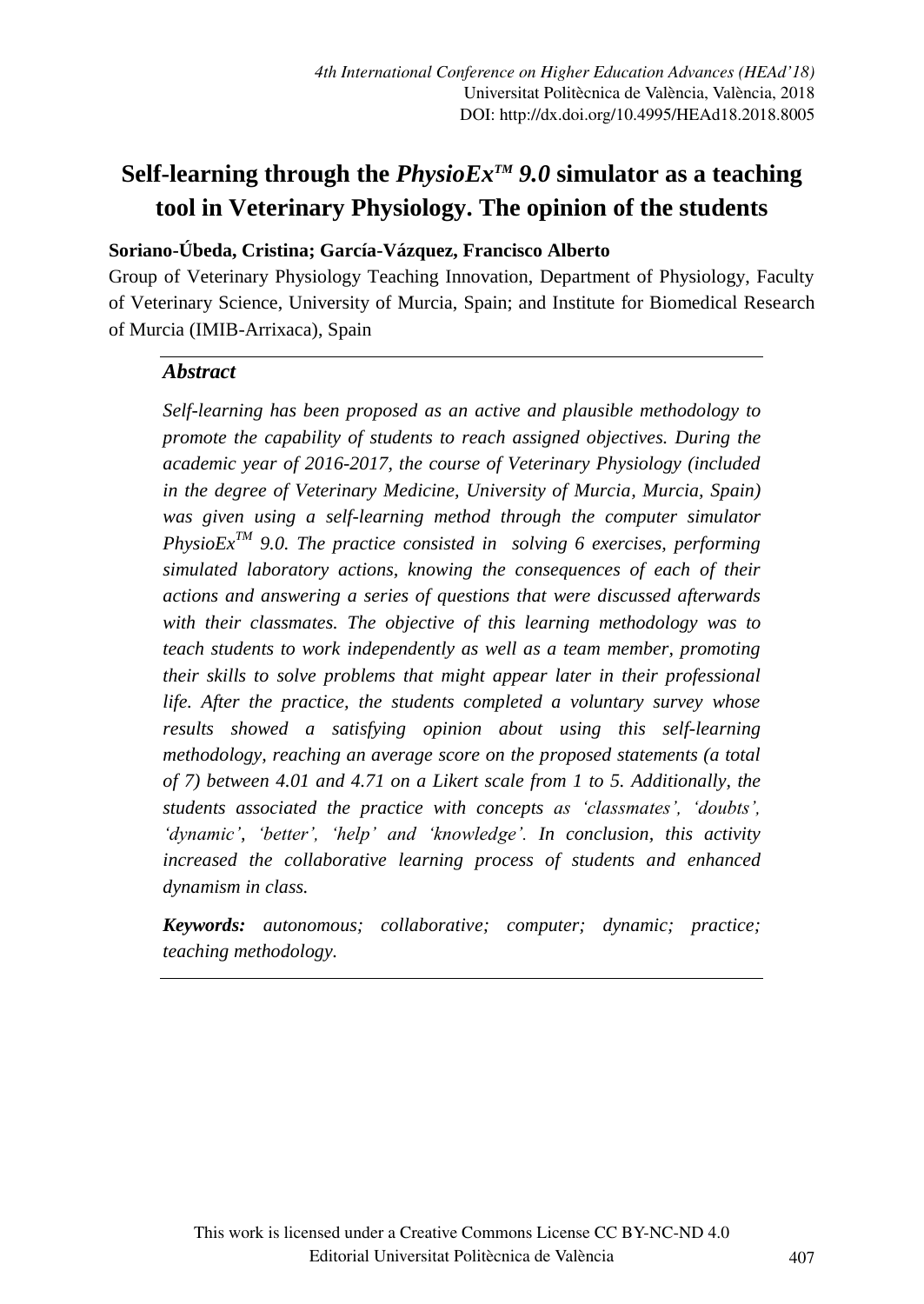## **1. Introduction**

The learning process is a complex play with two main characters: the teacher and the student. The role of the teacher should not be to recite his/her knowledge but instead it should be to show the student how to acquire it (Lujan & DiCarlo, 2006). It is known that learning does not consist of memorizing a set of data but to gain the ability to solve problems by using resources to search, assess and apply that data. It is clear that the active – not the passive – way of processing of information is the best way to prepare students to face their future professional career (Lujan & DiCarlo, 2006). Self-learning may be one of the possible strategies that promotes the capability of the student to enhance a deep understanding of concepts, naturally achieving the assigned objectives.

In Higher Education, especially in Biomedical Sciences, there is a wide variety of teaching methodologies, such as master classes, seminars, tutorials, directed work and laboratory practices (reviewed by García-Vázquez *et al.*, 2018). In some subjects, such as Veterinary Physiology, it is necessary to complement the theoretical lessons with practical sessions and many of them require the use of animals *in vivo* as a working tool. European society does not accept the indiscriminate and/or unjustified use of animals and the legislation limits the use of laboratory animals to teaching and for research purposes (Directive 2010/63/EU of the European Parliament and of the Council of the 22 September 2010 on the protection of animals used for scientific purposes, OJ L 276, 20.10.2010, p. 33-79). Some of these practical sessions have a high cost, involving a high number of animals or requiring previous experience in animal handling and, consenquently, problems in terms of security. The use of computer simulators is increasing in pursuance of replacing or reducing the use of animals *in vivo*, organic materials, reagents, etc. (Rawson & Quinlan, 2002; Ruiz *et al.*, 2009; García-Vázquez *et al.*, 2011). Simulation is defined by Society for Simulation in Healthcare as 'the imitation or representation of an action or a system through another' and it has become a routine use in Health Sciences's education at all levels. It offers the students the possibility of self-learning and acquisition, training and improvement of competences in a set of tasks of practical situations. All of these advantages without the risk of harming animals or themselves and at an affordable cost (Gulluoglu  $&$  Tingoy, 2009). As so, simulators have been considered in education as an effective and economic strategy (McGaghie *et al.*, 2011). This type of self-learning method can be used as a motivating tool for students, providing them, obviously not without effort, the development of critical thinking, communication and problem solving. The self-learning through simulators in which they have to understand and solve situations in a collaborative way with their peers improves the training of good professional skills to face future situations.

The use of this interactive pedagogical tool promotes the awareness of the contents of Veterinary Physiology, simulating situations that in their day-to-day work would require immediate action, providing them the chance to observe, think and then react - without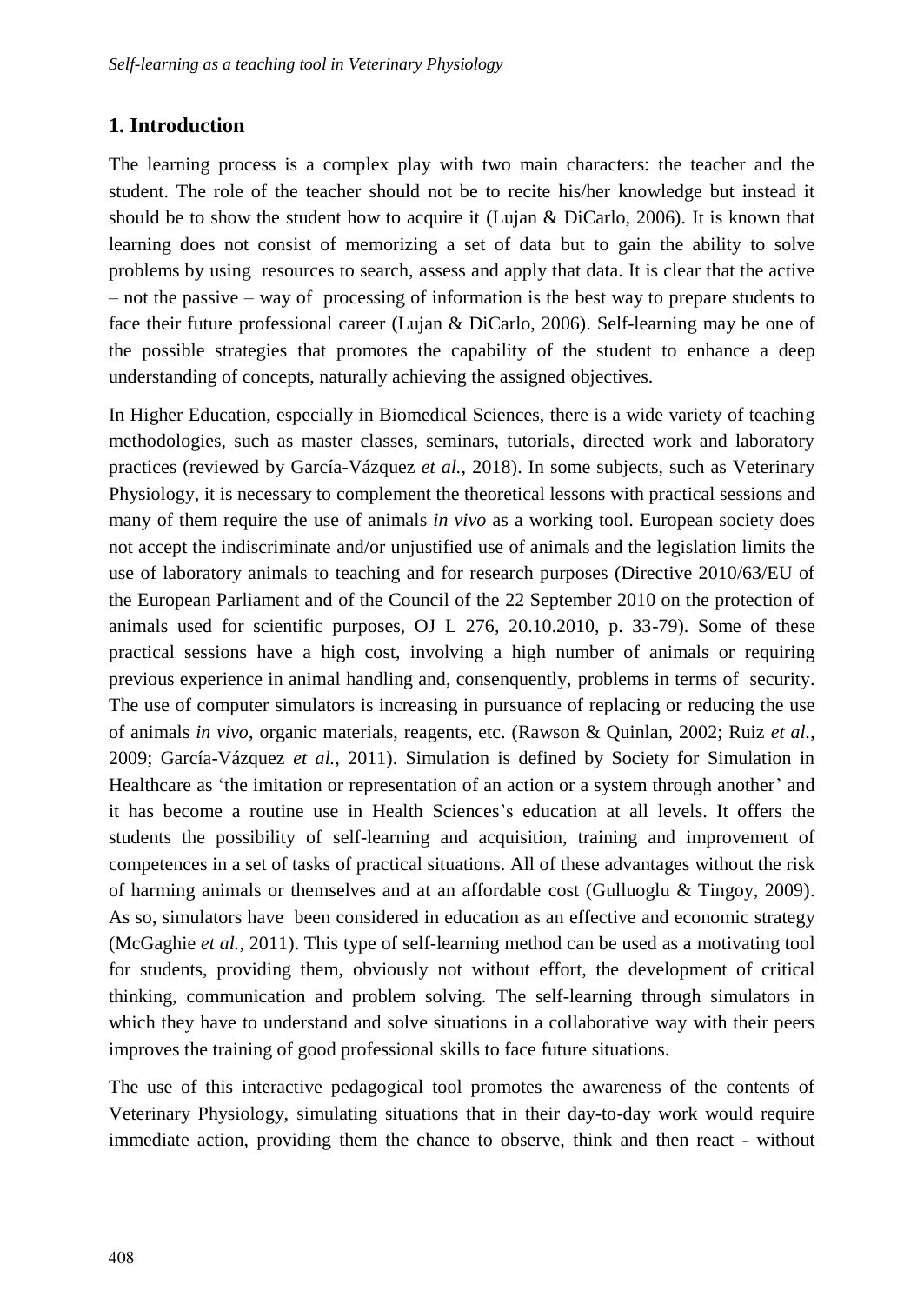having the negative consequences for their actions. However, this type of tools can have disadvantages such as the lack of manipulation of equipment, animals or living samples, which could turn the student into a mere observer in a real situation. Thus, the objective of this study was to promote collaborative self-learning among students of Veterinary Physiology through  $PhysioEx^{TM}$  9.0 simulator and assess the advantages and disadvantages that students find in this methodology of learning.

## **2. Material and Methods**

To implement self-learning among the students of Veterinary Physiology (Veterinary degree) practices with the  $PhysioEx^{TM}$  9.0 simulator (García-Vázquez *et al.*, 2011) were carried out during the 2016-2017 academic course by using the computer classroom of the Faculty of Veterinary Medicine in groups of 18-20 students. Every 2-3 students shared a computer to carry out the practice collaboratively and discuss the results between them.

*PhysioEx<sup>TM</sup>* 9.0 software consists of 13 modules containing a total of 40 physiology laboratory simulations that can be used to complement and/or replace laboratory practices. The use of *PhysioEx<sup>TM</sup>* 9.0 in the practices of the thematic blocks of Respiratory and Renal Systems allowed to complement the theoretical and practical contents previously taught in Physiology. In this type of self-learning sessions the students were autonomous: they could distribute the time dedicated to each exercise as their wish, as well as the repetitions they would perform to each question until total comprehension was achieved. In addition, the software is developed in English, which allows non-native English speakers students to practice and learn the specific terminology in that language.

The practice of self-learning object of study was 3 hours long and consisted of 6 exercises with *PhysioExTM 9.0* software about the Renal System (previously explained in theoretical sessions). To aid in the progress of the practice and its understanding, the students were provided with a detailed protocol consisting of an introduction on the aspects to deal with, the basic concepts that would be handled and how to perform each exercise step by step. Moreover, they were provided with different books of Physiology to search for information in the case of appearing doubts during the practice. During the development of each exercise, the student had to perform the simulated laboratory actions and understand the consequences of each of their actions. At the end of each exercise and in order to followthrough, the students had to answer a series of questions about the exercise. After the questionnaire, they were told the results of their answers: the ones that were correct and in case of being incorrect, what the correct answer was. After each activity, and to prevent students from keeping any doubt, the results obtained were discussed and shared between all the students under professor supervision. Finally, the students were individually evaluated about the comprehension of the subject by performing a test through an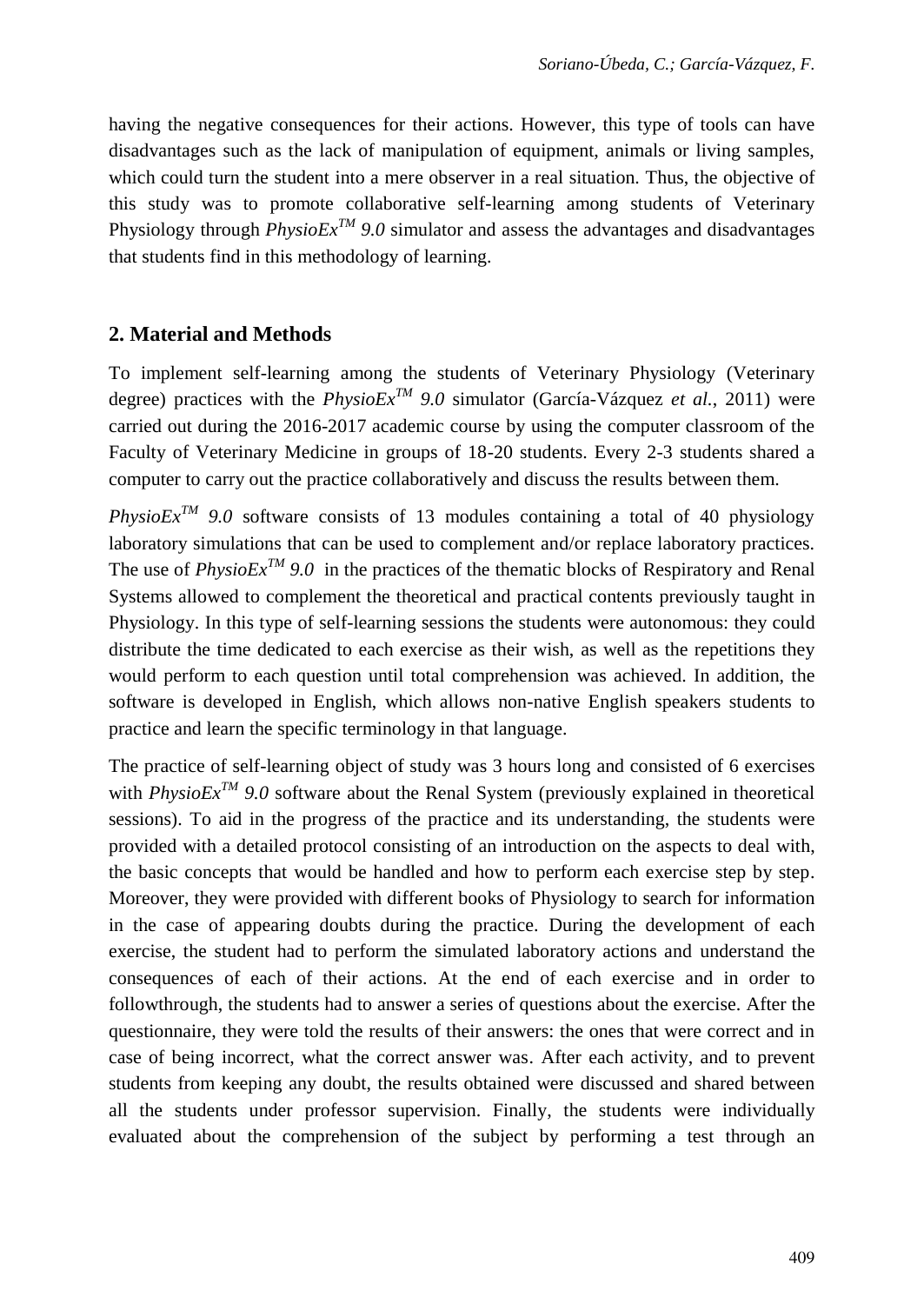interactive evaluation system: either through the use of voting controls (*TurningPoint®*) or through mobile devices (*Kahoot*!).

In order to obtain the opinion of the students after the practice, a voluntary survey composed by 7 statements (Q1 to Q7) about self-learning teaching methodoloy was carried out (Table 1). The students had to classify numerically to each sentence, taking into account a Likert scale of 1 to 5, being 1 'strongly disagree' and 5 'strongly agreeing'. In the final part of the survey students were given the opportunity (optional) to highlight up to 3 positive and 3 negative aspects about this self-learning methodology in Veterinary Physiology. Free text comments were automatically categorized (IBM SPSS Text Analytics for Surveys, v.4.0.1.1) based on word repetitions by the students. For the creation of the survey, the application from the University of Murcia was used through the website www.encuestas.um.es.

#### **Table 1. Model of voluntary opinion survey on the self-learning practices using** *PhysioExTM 9.0* **completed by the students.**

|                                                                             | Score              |
|-----------------------------------------------------------------------------|--------------------|
|                                                                             | (Likert scale 1-5) |
| Q1. I consider appropriate the implementation of self-learning practices in |                    |
| the subject Veterinary Physiology I.                                        |                    |
| Q2. I think that self-learning practices is an adequate teaching            |                    |
| methodology.                                                                |                    |
| Q3. I consider that this type of methodology helps each student to follow   |                    |
| their own rhythm of learning.                                               |                    |
| Q4. Performing the exercises during practice together with other            |                    |
| colleagues helps to better understand the contents.                         |                    |
| Q5. I consider the dynamics of this practice adequate through the teaching  |                    |
| methodology used.                                                           |                    |
| Q6. I believe the use of gamification (games in teaching) at the end of the |                    |
| practice to strengthen concepts during this type of methodology (self-      |                    |
| learning) is appropriate.                                                   |                    |
| Q7. Global results. Values the set of the implementation of self-learning   |                    |
| practices in the subject Veterinary Physiology I.                           |                    |
| Comments: Please indicate up to 3 positive and 3 negative aspects of this   |                    |
| teaching methodology.                                                       |                    |
|                                                                             |                    |

### **3. Results**

Of the 124 students enrolled in Veterinary Physiology during 2016-2017, 67.74% attended the practice (84 students) and 79.76% of them completed the voluntary survey (67 students). All students valued the 7 statements with a high degree of satisfaction, reaching a mean score of and above 4.01 on the Likert scale in all questions. Q4 and Q6 were the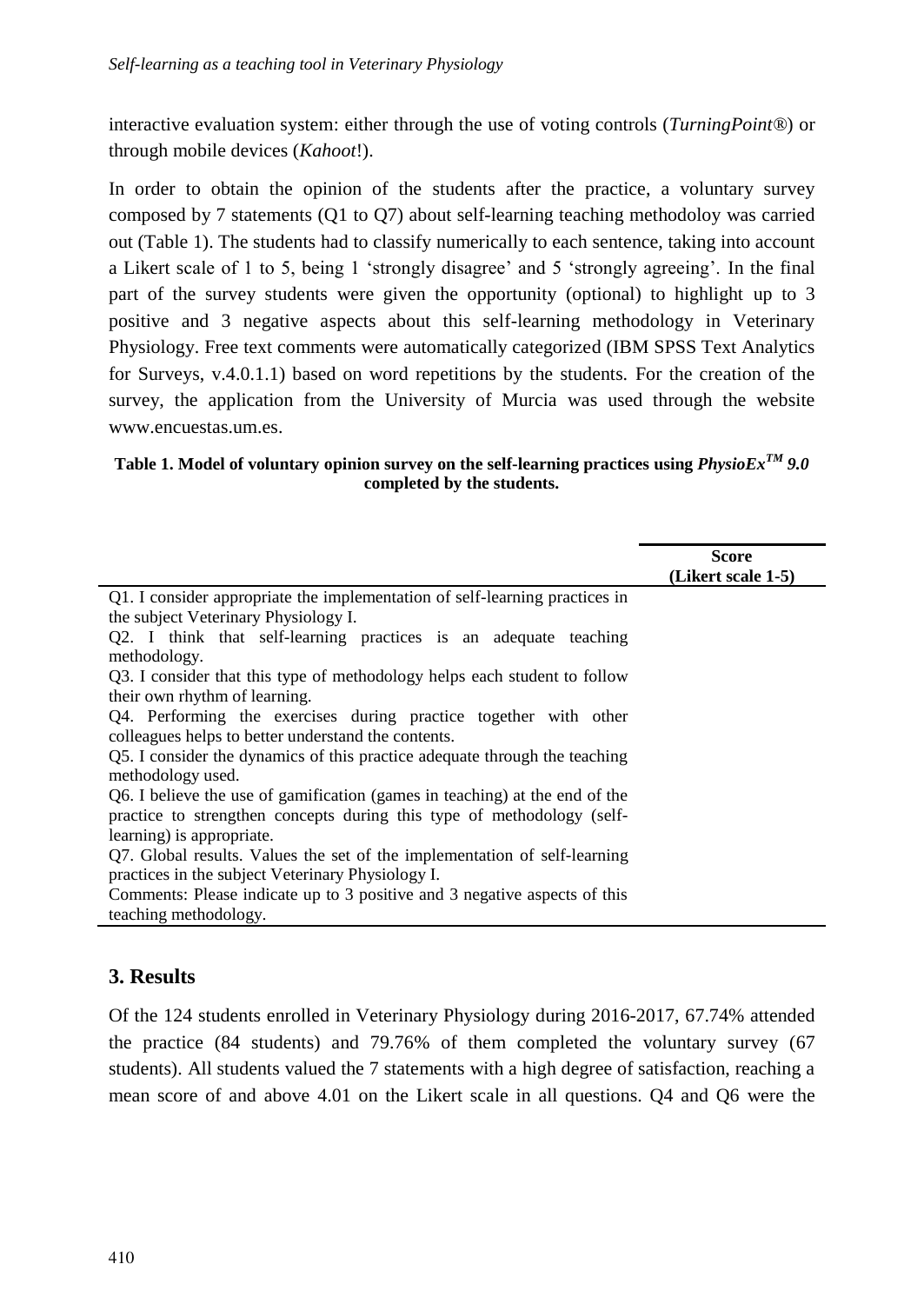statements with highest score (Q1: 4.04; Q2: 4.04; Q3: 4.09; Q4: 4.64; Q5: 4.01; Q6: 4.71; Q7: 4.19) (Figure 1).



**Questions from the opinion survey about self-learning practices**

*Figure 1. Results obtained from the students on the voluntary opinion survey related to the practice of selflearning using PhysioExTM 9.0.*

A 53.74% of the survey respondents (n=37) also indicated at least one positive aspect of self-learning practice, such as: 'You can test your knowledge and share it with your classmates', 'It is a more dynamic practice', 'It allows the interaction and collaboration with classmates', 'Classmates can help you and we can solve our doubts together', 'It improves learning' and 'It helps us think'. Positive comments were grouped in 12 categories with at least 2 equal answers (Figure 2A). All positive comments were closely related, especially concepts as 'classmates', 'doubts', 'dynamic', 'better' and others as 'help' and 'knowledge'. The 46.26% of the survey respondents (n=31) also indicated some negative aspects, such as: 'The practice is too long' and 'Sometimes the practice becomes a bit tedious', 'Not all students follow the same pace of work', 'We have to wait until all the classmates finish the exercise to discuss about it', 'The language of the software is in English'. Negative comments were grouped in 4 categories with at least 2 equal answers (Figure 2B). Negative comments were closely related, especially concepts as 'tedious' and 'long'.

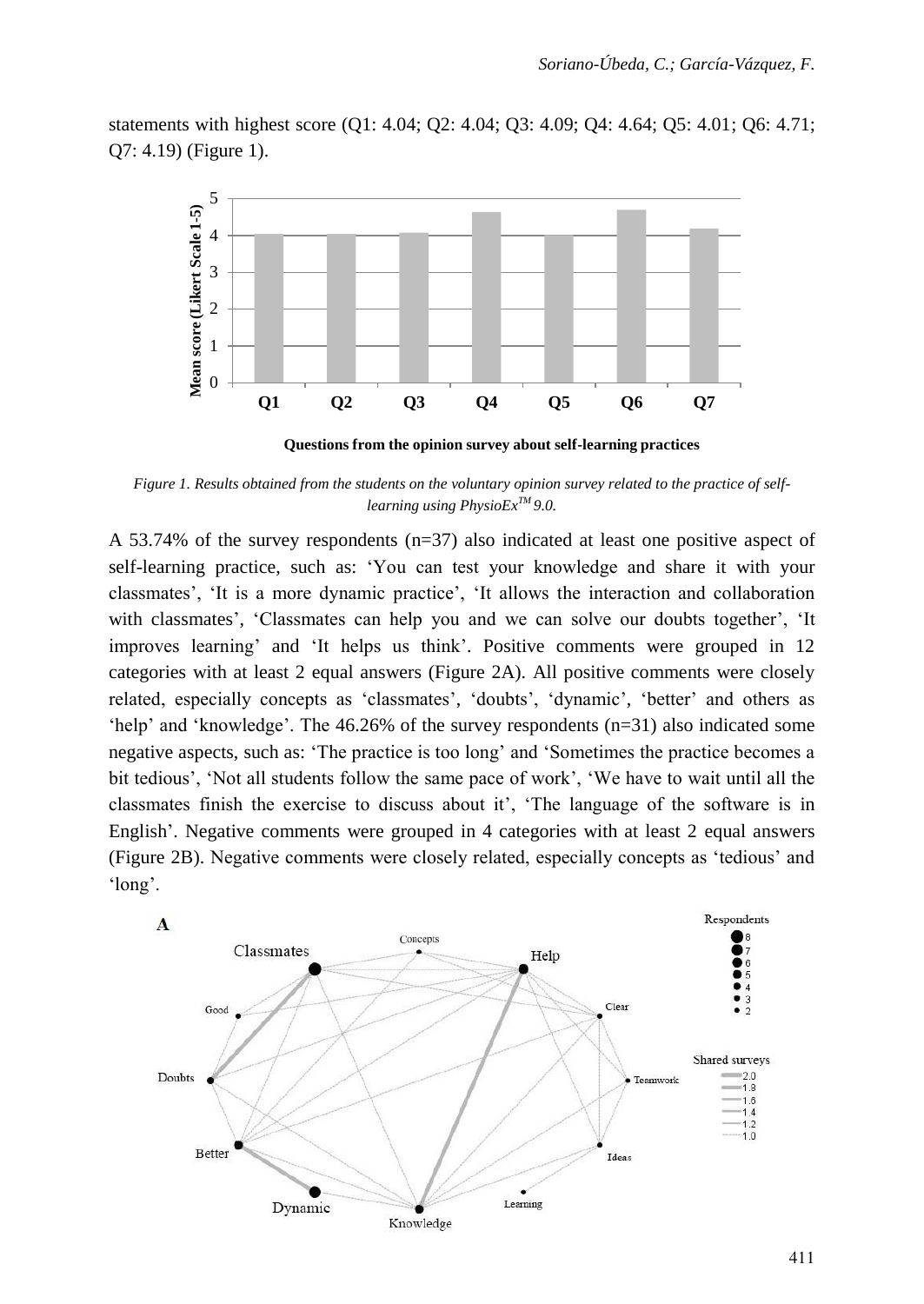

*Figure 2. Qualitative analysis of the comments obtained in the voluntary survey made by the students about the self-learning practice with PhysioExTM 9.0. Number of survey respondents (black circles) and frequency of shared surveys (grey lines) of positive (A) and negative (B) comments.* 

#### **4. Discusion**

The globalization that Higher Education has undergone in recent years has lead to a change in traditional teaching methods. The need to implement new active strategies of learning as a motivating element for students has been incorporated into the teaching process. Nowadays the student has become the main axis of his/her learning. The possibility of improvement, self-evaluation, discussion of concepts with the classmates and reflection on their own learning process and results are postulated as powerful learning strategy. During the development of self-learning, the use of simulators can incorporate special teaching and learning mechanism to support individual learners and satisfy their particular necessity of learning. The possibility of quickly knowing the answers and consequences of each action can improve the understanding of complex physiological systems. In this work we have combined the self-learning in a collaborative way with the use of a computer software that simulates real physiology situations.

The use of simulators as an educational tool is becoming noteworthy in Health Sciences teaching and it presents a high acceptance among students and professors (Abraham *et al.*, 2018; Grupta *et al.*, 2018; Sawatsky *et al.*, 2017). Universities and other institutions have incorporated this kind of self-learning and teaching tools to help training health care professionals. However, the effect of the simulators as a valuable tool still needs to be confirmed. In our case, we implemented a new collaborative self-learning methodology in which a computer simulator was used as a working tool in Veterinary Physiology. In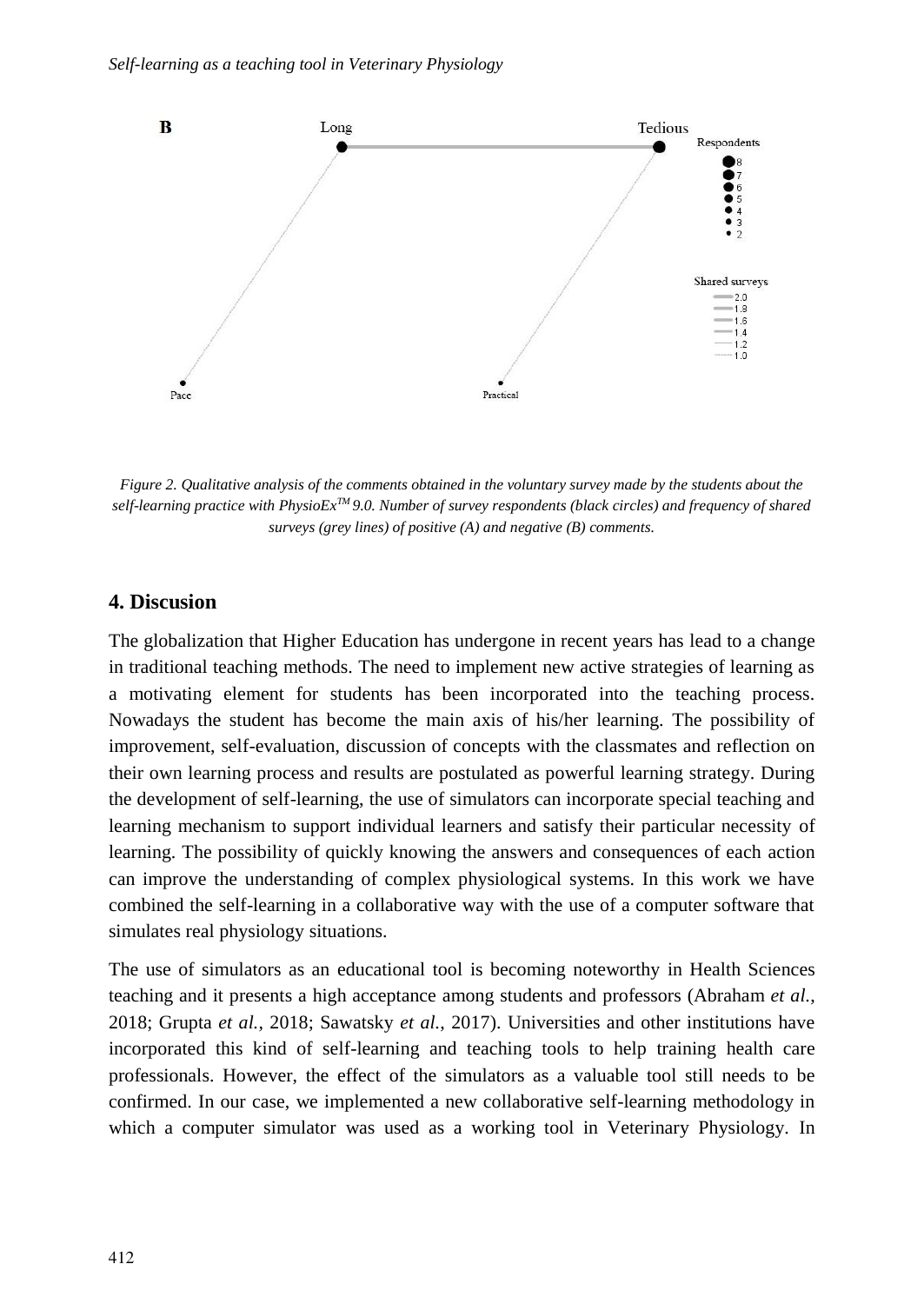general terms, the students highly appreciated the self-learning methodology through simulator *PhysioEx<sup>TM</sup>* 9.0 to complement their theoretical and practical sessions.

From the voluntary opinion survey of the students, a positive relationship between different aspect can be deduced. This practical session in which self-learning was encouraged and the students discussed their doubts with their classmates, seemed dynamic and more effective (probably) than other methodologies of learning, in helping them to acquire knowledge. However, it can be also deduced that the main negative factor that could go against self-learning is that the duration and effort that students have to make in this kind of practical sessions seems excessive to them. These results are comparable with previous studies in which the use of animated models were considered useful and effective tools for teaching, allowing students to preserve virtual images that helped them remember the studied mechanisms (García-Vázquez *et al.*, 2011; Gookin *et al.*, 2010; Wang, 2001). Simulators allow to understand dynamic and complex systems whose understanding would be hindered when using static graphics or texts (O'Day, 2007). Performing self-learning practical sessions help them to think for themselves and solve problems/doubts about the physiological system. The results of the satisfaction voluntary survey showed that the dynamic and immersive system of *PhysioEx<sup>TM</sup>* 9.0 improves the comprehension by the students. In general, students consider that self-learning activities help them to understand and remember the contents of the subject. However, they tend to state that the tasks of selflearning are tedious and calls for a lot of time. Although it is understandable that the use of the simulator requires a greater effort by the students to understand and simultaneously integrate the concepts of physiology, it is used within the hours of practices previously established in the teaching program. Another difficulty that students have expressed is the language. It is understandable that the task would be easier if the material was available in their mother tongue, but the reality is that in science most of the available communications are in English, being necessary for student to become familiar with this language.

With this study, we can conclude that self-learning in a collaborative way through the use of computer simulators as  $PhysioEx^{TM}$  9.0 in Veterinary Physiology favored the learning ability of students. It is an adequate tool for teaching purposes, being in general well appreciated by the students. Moreover, this kind of simulator helps the students to achieve the objectives of the subject with a viable (and sometimes the only possible) alternative to the use of animals in the laboratory. They share and discuss their acquired knowledge with their peers, which can increase the dynamism of the learning process. However, continous improvement of this tool of self-learning is necessary in order to not let it be tedious for students.